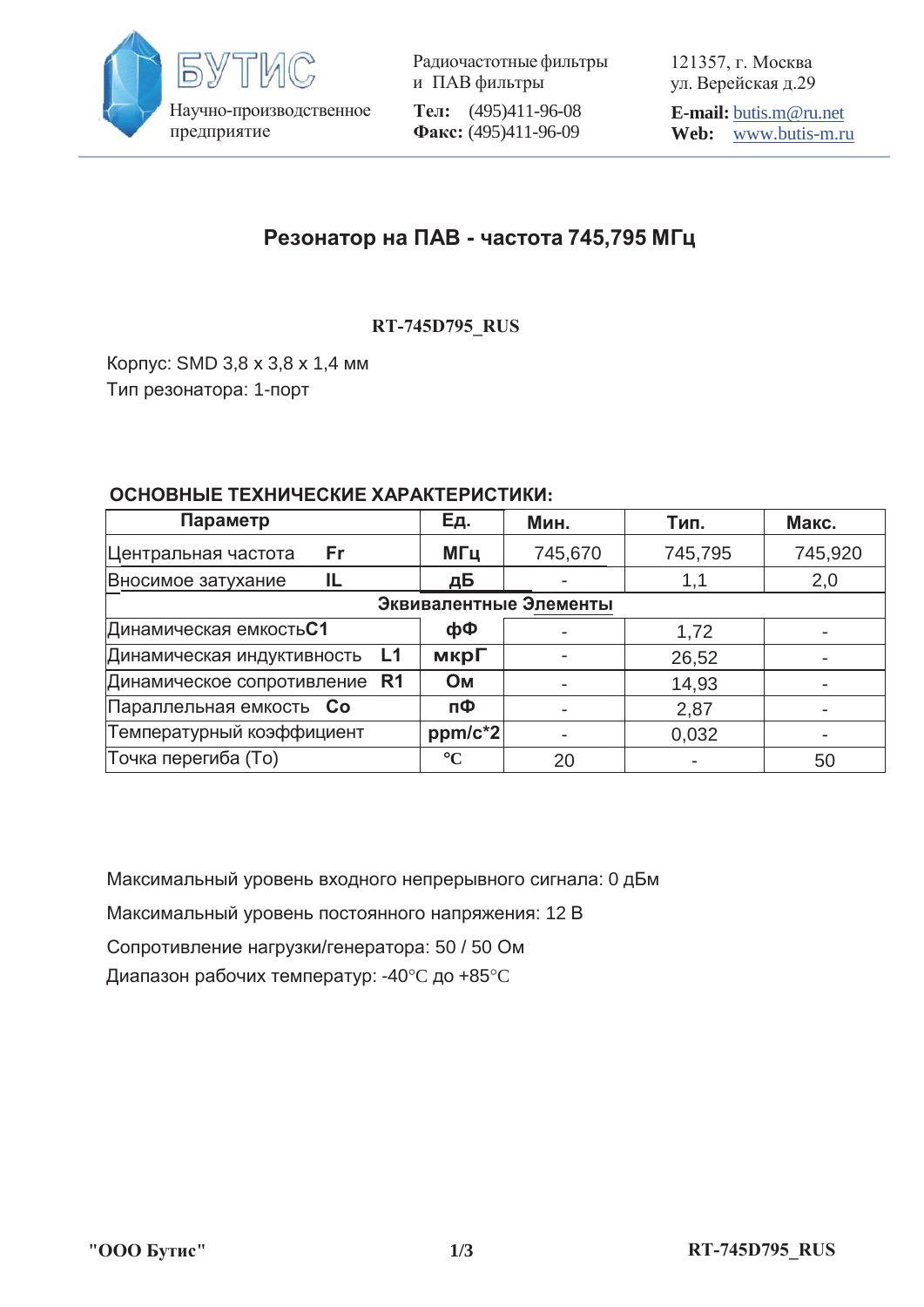

Радиочастотные фильтры и ПАВ фильтры **Тел:** (495)411-96-08 Факс: (495)411-96-09

121357, г. Москва ул. Верейская д.29

**E-mail:** butis.m@ru.net **Web:** www.butis-m.ru

1.0 REF

## КОРПУС И СХЕМА ВКЛЮЧЕНИЯ:



**ЭКВИВАЛЕНТНАЯ СХЕМА:**